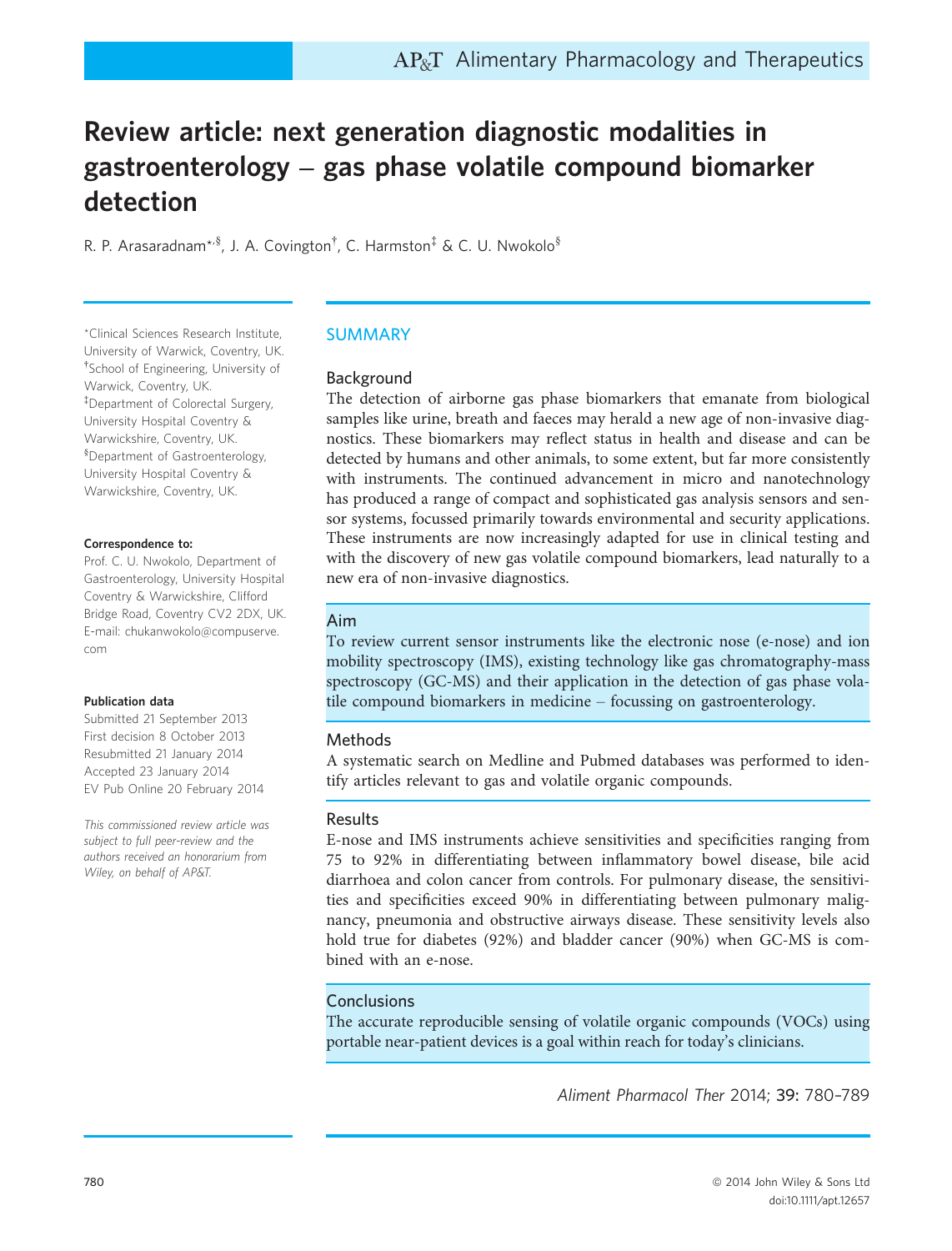#### INTRODUCTION

There is now a gradual paradigm shift with emphasis towards near-to-patient diagnosis using non-invasive methods. One important technique is the detection of airborne gas phase biomarkers emanating from human biological waste material including urine, sweat, breath and stool.

Clinicians have been using their own sense of smell as a diagnostic tool for centuries. Hippocrates himself suggested a patient's odour could lead to the diagnosis of their malaise. In his treatise on breath odour and disease, he described foetor oris and hepaticus. It has also been reported that he practised pouring human sputum on hot coals to diagnose Mycobacterium Tuberculosis (TB) on the basis of the foul odour that was emanated (http://en.wikipedia.org/wiki/Hippocratic\_Corpus). Physicians can detect the sweet smell of diabetic ketoacidosis and the rancid odour of C. difficile stools. For those bequeathed with the gene to detect the bitter almond smell of cyanide, this may confer a survival advantage. In 1971, Nobel laureate Linus Pauling took this further by describing the complex mixture of volatile compounds (~250 compounds) present in breath and urine.<sup>1</sup> There are also reports that canines can be trained to detect early stages of disease.<sup>2-4</sup> We believe that animals use their sense of smell to detect gases and VOCs, and replicating this ability electronically is the key to unlocking advances in ex vivo testing.

The available technology has often been ahead of the clinical need, but greater awareness and collaboration with bioengineering have brought the two disciplines much closer. Markers that hold the most promise for this type of technology (and gaining credence) are associated with the detection of gas phase molecules present at room temperature. There is now an emerging portfolio of evidence in the literature citing the ability to detect diseases using various aroma scanning devices. These devices have been used to detect lung and skin cancers, wound infections, some ENT diseases, bacterial infections including MRSA and C. difficille, metabolic disorders, hypoxic states like asthma, COPD and bronchitis and even recreational drug use.<sup>5, 6</sup>

This review assesses this rapidly developing technology with focus on its application in gastroenterology and makes predictions as to where the future lies with devices that bring non-invasive diagnosis closer to the patient.

## Analytical instruments in gas phase volatile compound detection

There are several available analytical methods that can be used to detect volatile organic compounds (VOCs), with gas chromatography (GC)/Mass Spectrometry (MS) being considered the gold standard. Although efficient at undertaking this role, the cost, bulkiness and operating overhead make them an unlikely routine diagnostic tool. Whilst miniaturised GCs have been under development from the mid 1970s, they have yet to find commercial success. This may be due to the combined difficulty in creating a stable coating and poor compatibility with existing GC equipment. Due to the biological origin of the VOCs, it is likely that they will contain a variable mix of compounds with different molecular weights. Gas phase biomarker molecules exist in small quantities and differing ratios, thus requiring highly adaptive instruments to rapidly capture and detect these biomarkers. One such instrument that can achieve this requirement, practical and economically viable is the 'electronic nose'.

The term electronic nose is broad – referring to a method rather than specific sensor technology. Such instruments do not detect every single chemical component but, like the human olfactory system, attempt to identify patterns in an array of nonspecific sensors. A traditional electronic nose is formed of an array of 8–32 different chemical sensors. These sensors are broadly tuned to different chemical groups including alcohols, ketones and low pressure gases. When the air above the biological sample (the 'headspace') is injected into the e-nose, each sensor response is unique within the array. A feature of this response, for example the maximum change, is then extracted and used to train the instrument using a pattern recognition engine (usually some form of neural network). Thus, it is possible to teach the instrument to recognise a range of different conditions. If the instrument is presented with a sample from the same disease group, the response pattern from the sensors is repeated and the instrument is able to identify the condition – as shown in Figure 1.

Electronic noses have been created using a range of technologies including carbon black composite polymers (Cyrano 320; Sensigent, Milwaukee, WI, USA), semi-conducting metal oxide chemoresistors (Fox 4000/3000/2000 AlphaMOS; Toulouse, France; PEN3), Airsense Analytical, (Schwerin, Germany), E-nose (E-nose company, Eveleigh, NSW, Australia), polymer-coated quartz crystal microbalances (MOSES II; GSG-Analytical, Brushal, Germany), optical dyes (BAI; Metabolomix, West Palm Beach, FL, USA), Gas FETs (NST3320; Applied Sensors, Reutlingen, Germany) and electrochemical sensors<sup>5</sup> (Tetra:3; Crowcon, Abingdon, UK).

However, more recent technologies have also now been classified under 'electronic nose' category. These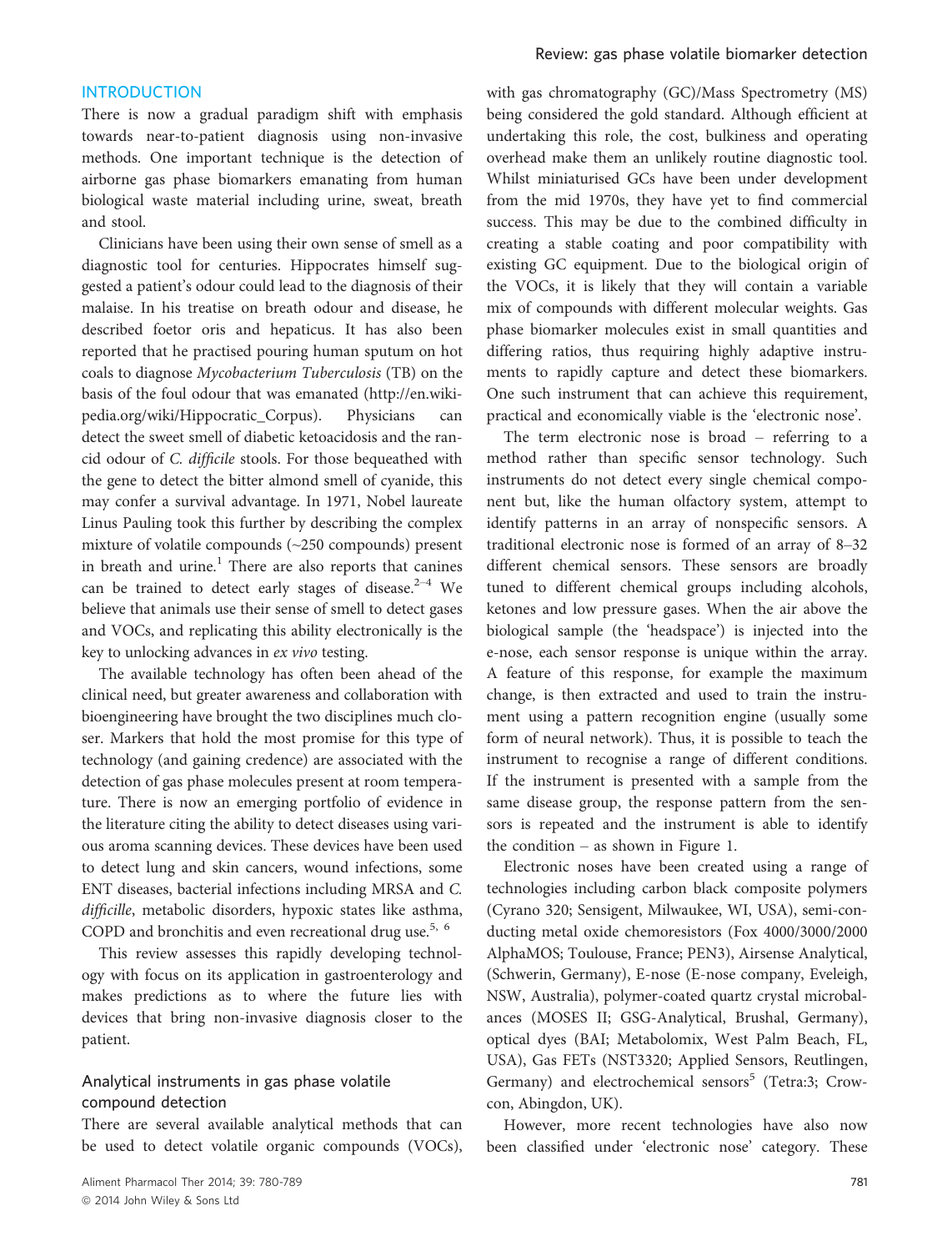

Figure 1 | Modelling of electronic nose based on human olfactory system. Odour molecules from a biological sample are presented to the sensor array and a specific response pattern is generated. This signal is then processed through artificial neural networks to create a pattern recognition output (based on a training set). The output thus provides a probability of the most likely diagnosis based on smell.

include Ion mobility spectrometry (IMS) (Lonestar, Owlstone, Cambridge, UK); BreathSpec (GAS, Dortmund, Germany), GCs employing gas sensors as the detector (zNose; Electronic Sensor Technology, Newbury Park, CA, USA) and optical gas spectrometer instruments (CT3000; Cascade Technologies, Stirling, UK). All of these instruments can be configured to give rapid diagnosis (under 60 s), though IMS generally offers the highest sensitivity of these newer systems. Field asymmetric ion mobility spectroscopy (FAIMS); a type of IMS has shown promise within various medical domains due to its increased sensitivity.<sup>7, 8</sup> FAIMS is able to track the mobility of single ions as it traverses an electric field – making it highly sensitive and thus applicable in detecting minute changes in the make-up of VOCs.

Recently selected ion flow tube mass spectrometry (SIFT-MS) that combines chemical ionisation and mass spectroscopy has been used to detect gas phase volatile compound biomarkers (Voice200; Syft Technologies, Christchurch, New Zealand). It allows rapid quantification of trace volatile compounds even when there is an abundance of atmospheric gases. The specific ion products are detected downstream by quadruple mass spectrometer and an ion-counting system.<sup>9</sup> Table 1 lists the current gas analysis instruments; some of which are already in use within the medical domain, with typical cost per instrument.

Animals specifically canines have been trained to detect malignancies in the breast, bladder and colon by smelling biological fluids.<sup>2–4</sup> However, this process takes a considerable period of training and expense. Mammals also undergo a phenomenon known as olfactory fatigue in which the olfactory bulb becomes saturated with

odour molecules rendering it ineffective.<sup>10</sup> Electronic nose instruments are more consistent and reproducible, and although the sensors' sensitivity can drift, they can be re-calibrated.

# Gas phase volatile compound biomarker detection in gastroenterology

Gas phase volatile compound biomarkers originate within a biological system and can be assessed using a number of methods. A plausible source of these biomarkers is the human colon.

Health and disease. Fermentation of undigested foods in the colon by its resident bacteria is thought to affect not only colonic health but also influences metabolic health.<sup>11</sup> The anatomical structure of the colon is suited to act as a fermenting chamber with the gaseous molecules emitted having direct effects on colonocytes as well as gut neural and metabolic effects. This complex system referred to as the 'fermentome' can be altered through dietary modification, which will have a direct impact on colonic as well as metabolic health and disease.<sup>12</sup> The gases emitted may play a role in bacterial chemical signalling within the colon, sometimes referred to as quorum sensing $13$  but importantly, could also serve as gas phase biomarkers.

Perturbance of the host gut microbiota is known to influence colonic and metabolic health. Assessing resident bacterial populations in the colon requires prolonged culture or expensive genomic sequencing; both are often unsuccessful. Clearly, this is not practical for daily clinical practice. Studies have reported changes in the fermentome produced by patients undergoing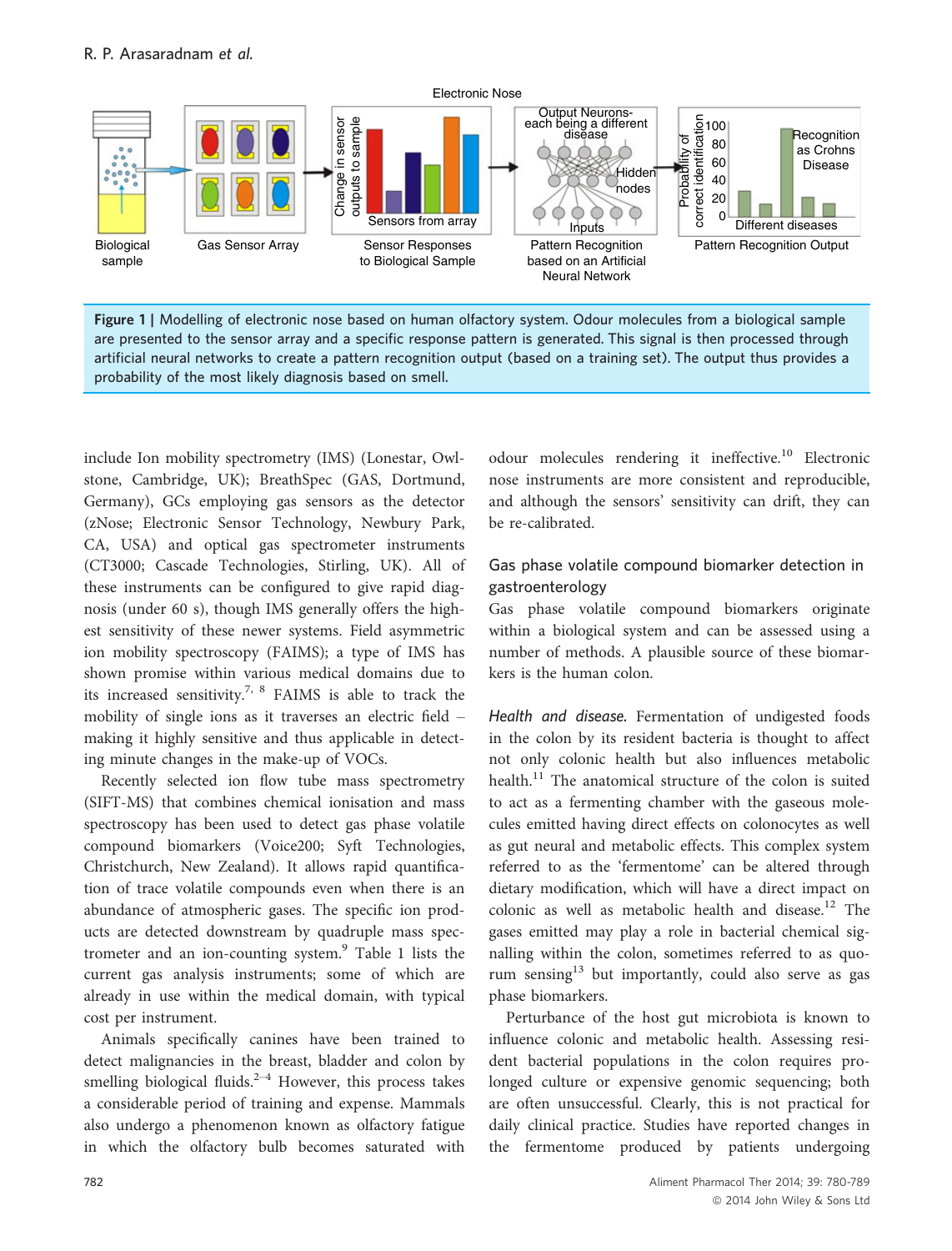| anu cost                      |                        |                        |                        |             |           |                        |                             |             |                |                 |
|-------------------------------|------------------------|------------------------|------------------------|-------------|-----------|------------------------|-----------------------------|-------------|----------------|-----------------|
| Technique                     | Breadth of<br>analysis | Sensitivity            | Specificity            | Accuracy    | Speed     | User skill<br>level    | Consumable<br>cost per item | Maintenance | Sample<br>cost | Est.<br>Cost(f) |
| Gas analyzer<br>(e.g. nitric) | Low                    | Low                    | Medium                 | Medium      | Real-time | Low                    | Low                         | Low         | Low            | <10k            |
| Electronic<br>nose            | Medium                 | <b>High</b>            | Medium                 | High        | Real-time | Low                    | Low                         | Low         | Low            | $<$ 40 $k$      |
| lon mobility<br>spectrometer  | Medium                 | Medium/<br>High*       | Medium/<br><b>High</b> | High        | Real-time | Medium/<br><b>High</b> | Low                         | Medium      | Low            | $<$ 50 $k$      |
| GC-MS                         | <b>High</b>            | Very hight             | Very High              | High        | Off-line  | <b>High</b>            | Medium                      | <b>High</b> | Medium         | $>150k$         |
| PCR-MS                        | Medium                 | High                   | High                   | <b>High</b> | Real-time | High                   | Low                         | Medium      | Low            | >200k           |
| SIFT-MS                       | <b>High</b>            | <b>High</b>            | <b>High</b>            | High        | Real-time | Medium/<br><b>High</b> | Low                         | Medium      | Low            | >200k           |
| <b>FAIMS</b>                  | <b>High</b>            | <b>High</b>            | <b>High</b>            | High        | Real-time | High                   | Low                         | Medium      | Low            | $<$ 50 $k$      |
| Electronic Nose subgroups     |                        |                        |                        |             |           |                        |                             |             |                |                 |
| Metal oxide                   | Medium                 | <b>High</b>            | Medium                 | Medium      | Real-time | Low                    | Low                         | Low         | Low            | $<$ 40 $k$      |
| Optical                       | Medium                 | Medium                 | Medium                 | <b>High</b> | Real-time | Low                    | Low                         | Low         | Low            | $<$ 40 $k$      |
| Polymer                       | Medium                 | Medium                 | Low                    | Low         | Real-time | Low                    | Low                         | Low         | Low            | $<$ 40 $k$      |
| GC-Based                      | High/<br>Medium        | Medium/<br><b>High</b> | <b>High</b>            | Medium      | Real-time | <b>Medium</b>          | <b>Medium</b>               | Medium      | Medium         | $<$ 40 $k$      |
| Electrochemical               | Low                    | <b>High</b>            | <b>High</b>            | High        | Real-time | Low                    | Low                         | Low         | Low            | $<$ 40 $k$      |
| Quartz Crystal                | Medium                 | Medium                 | Medium                 | <b>High</b> | Real-time | Medium                 | Low                         | Low         | Low            | $<$ 40 $k$      |

Table 1 | Table of gas analysis instruments describing its advantages and limitations including practical applicability and cost

GC-MS, gas chromatography mass spectroscopy; MS, mass spectrometry; SIFT-MS, selected ion flow tube mass spectrometry; FAIMS, field asymmetric ion mobility spectroscopy.

\* Depends upon type of IMS technology deployed. Drift tubes are medium, FAIMS high.

† Pre-concentration required.

complete vs. partial bowel cleansing using urine samples. Electronic nose technology was able to distinguish between individuals who had complete compared with partial bowel preparation. Moreover in a subset of individuals, electronic nose was able to identify evolving bacterial re-colonisation over time – offering a practical non-invasive approach to track bacterial dysbiosis following iatrogenic or idiopathic perturbation.<sup>14</sup>

Breath analysis offers an attractive non-invasive option, but a major confounder is trying to detect and quantify tiny amounts of gases/VOCs in the presence of atmospheric gases – the latter often existing in larger quantities and molecular weights. This shortcoming can be circumvented with the use of SIFT-MS technology, which is highly sensitive and able to separate ionised particles even in the presence of other gases present at the time of sampling.<sup>9</sup> Aerosolised particles in breath arise from different sources, and have to contend with metabolites from oral microflora. Additionally inhaled volatile compounds can undergo endogenous degradation, thus altering the ratio between inhaled and exhaled gas concentrations. The latter is important to consider, especially during analysis of acute metabolic conditions.<sup>15</sup> VOC breath analysis (breathomics) does offer

Aliment Pharmacol Ther 2014: 39: 780-789 783 ª 2014 John Wiley & Sons Ltd

the potential to go beyond just diagnostics, but also as biomarkers to monitor oxidative stress and inflammation – e.g. in lung cancer with good results.

Inflammatory bowel disease. The ability to detect gas phase biomarker signatures in the breath of patients with inflammatory bowel disease (IBD) was a significant advance in the 1990s. In a pilot study, alkanes, ethane and pentane were the main chemical groups identified in patients with ulcerative colitis  $(UC).$ <sup>16–18</sup> Similar findings were observed using gas chromatography-time-of-flightmass spectroscopy (GC-TOF-MS). Here, distinction was made between IBD and controls with sensitivities of >90% using six discriminatory VOCs (not specified) within breath. However, sensitivities dropped to 80% when attempting to distinguish active IBD from those in remission.<sup>19</sup> More recently, using different technology such as SIFT-MS, improved distinction using breath was made between Crohn's disease and active UC patients.<sup>20</sup> Systemic pentane production was predominant and is thought to reflect cellular lipid peroxidation – a consequence of mucosal inflammation.

Gut microbiota and altered mucosal permeability have been implicated in the pathogenesis of IBD. The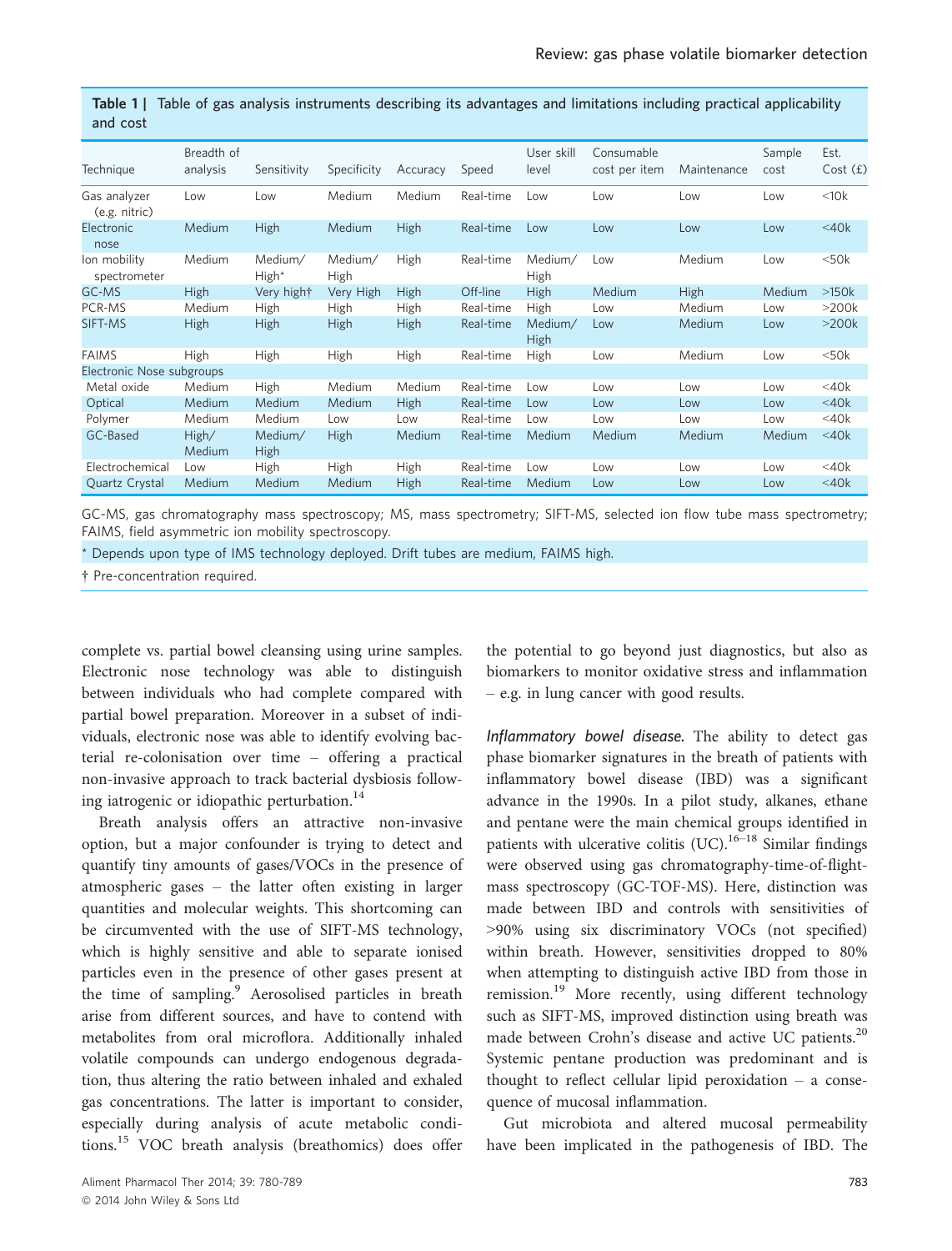organisms can ferment nonstarch polysaccharides in the colon producing a fermentation signature. These constitute groups of molecules that can reach the systemic circulation and then urine by passing through an impaired gut mucosal barrier. Using urine samples from 62 patients with Crohn's disease and UC, the electronic nose was able to separate those with IBD and controls and reclassify them with 75% sensitivity and specificity;  $p \leq 0.001$ <sup>21</sup> The instrument could also distinguish between active disease and those in remission. In another study of faecal volatiles using standard thermal desorption (TD) GC-MS, investigators were able to separate those with IBD and controls which included healthy subjects and patients with irritable bowel syndrome.<sup>22</sup> Patients with Crohn's disease had evidence of increased concentrations of ester and derivatives of short-chain fatty acids. Following treatment, these volatile compounds approached levels seen in healthy controls. These studies suggest that the fermentome in IBD is disease-specific when compared to healthy subjects possibly reflecting alteration in bacterial diversity when moving from health to disease. The fermentome signature could also be tracked non-invasively as the disease enters remission (fermentonomics).

Bile acid diarrhoea. In a study of 110 urine samples from patients with bile acid diarrhoea, an electronic nose was able to separate those with bile acid malabsorption from ulcerative colitis and healthy controls with 85% sensitivity.<sup>23</sup> 2-Propanol and acetamide were unique chemicals found in the urine of patients with bile acid diarrhoea and not in controls.

Gastrointestinal cancer. In patients with pelvic cancer using stool samples, the electronic nose detected those that developed severe gastrointestinal-related toxicity following radiotherapy and also importantly, could predict those patients who were more likely to develop severe gut-related toxicity. $24$  The sensor response from the e-nose suggested the presence of hydrogen sulphide production which could indicate the presence of hydrogen-producing bacteria, namely firmicutes. It is plausible that the dominance of certain radiation-resistant bacteria, e.g. archaebacteria may determine the risk of toxicity following radiotherapy. In a further pilot series of 47 patients, using urine samples, the electronic nose was able to separate those with colon cancer from healthy controls and those with UC (sensitivity of 87%;  $p \le 0.001$ <sup>25</sup> Recent studies analysing both breath and faecal material have been used successfully to distinguish between colon cancer and healthy individuals.<sup>26, 27</sup> In the study of breath analysis, conventional GC-MS was utilised with a sensitivity and specificity of 85%. The study assessing faecal volatiles used an electronic nose Cyrano A320 which had a sensitivity and specificity of 92%.

Similarly, assessment of volatile compounds from gastric fluid content has been shown to distinguish gastric cancer from healthy controls using conventional GC-MS as well as SIFT-MS.<sup>28, 29</sup> The gaseous markers identified included mainly alcohols, aldehydes and ketones.

Coeliac disease. selected ion flow tube mass spectrometry technology has been used to separate patients with coeliac disease from healthy controls based on breath volatiles. This was based on the identification of alcohol fermentation products thought to predominate as a result of mal-fermentation of carbohydrates in these patients – no difference was found as only alcohol by-products were sought.<sup>30</sup> When solid phase micro-extraction (SPME) coupled with conventional GC-MS was used in children (aged 6–12 years) with coeliac disease, less volatile compounds were detected in faecal samples compared with healthy controls consisting of patients' siblings or treated coeliac disease. Corresponding faecal microbiota analysed by PCR-denaturing gradient gel electrophoresis in children with coeliac disease showed reduced diversity, especially for the Lactobacilli and Bifidobacterium species. $31$  The latter is thought to influence host immunity which may contribute in part to activation of the innate immune system.

Liver disease. In liver disease, detection of gas phase biomarkers within breath has been used to separate those with hepatocellular carcinoma<sup>32, 33</sup> and non-alcohol fatty liver disease.<sup>34</sup> Liver disease results in metabolic derangement with production of endogenous compounds which concentrate in the blood. Some of these are volatiles which can be measured in urine and breath. The imbalance of gut microbiota noted in liver cirrhosis $35$  could account for the differential colonic fermentation profiles which can be detected as volatile compounds. Dimethylsulphide (DMS) is a volatile sulphur compound that is thought to be responsible for the odour of foetor hepaticus.<sup>36</sup> DMS is formed by anaerobic bacterial breakdown of sulphur-containing amino acids. It is a stable molecule that is present in biological tissues including blood, urine and breath.<sup>37</sup>

In a study using SPME coupled with conventional GC, increases in ester compounds were noted in faeces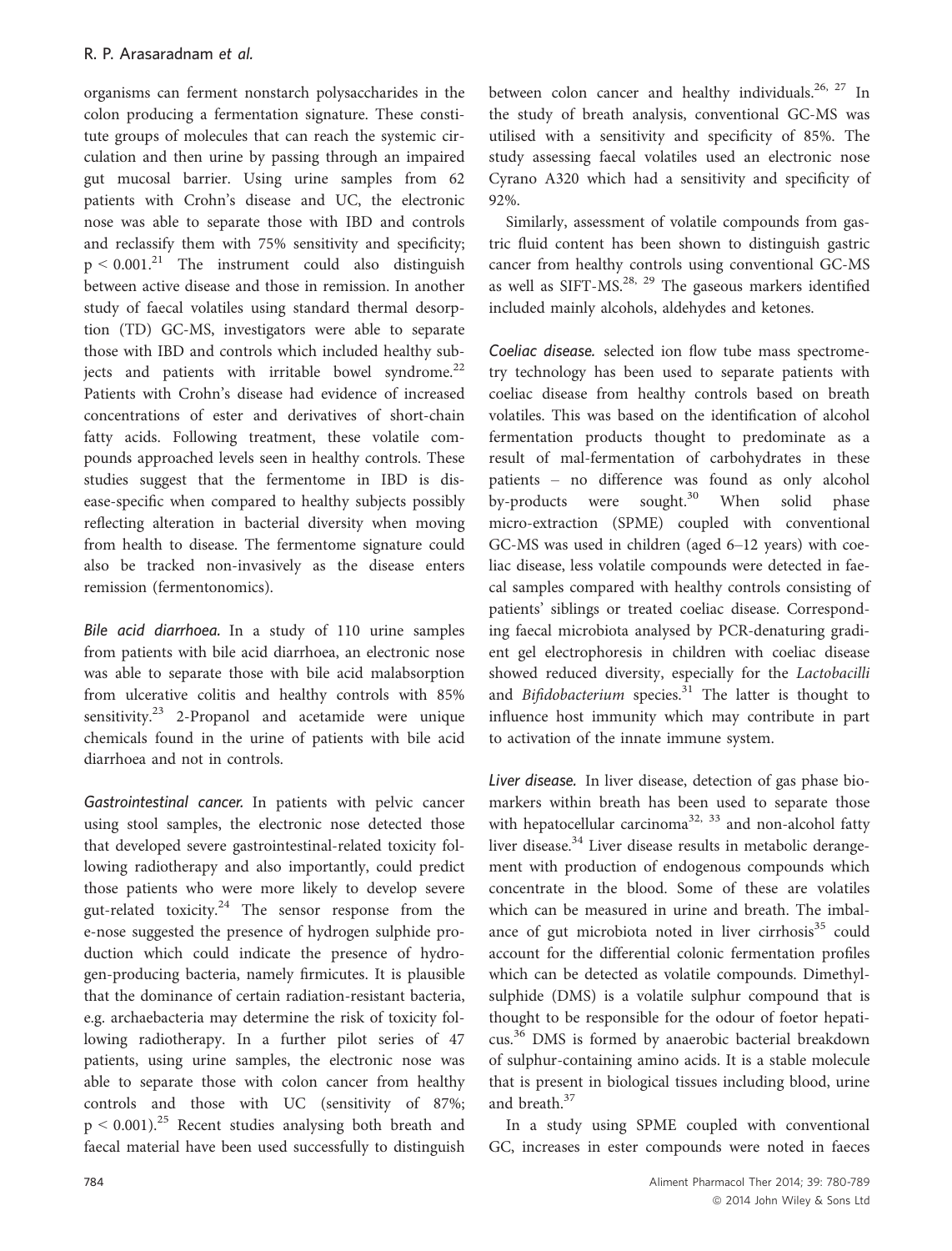of those with non-alcohol fatty liver disease (NAFLD); about a third of the volatile compounds were also detected in healthy subjects. The remaining two-thirds of the volatile variation in NAFLD corresponded with an increase in Lachnospiraceae and Lactobacilli genus.<sup>34</sup>

Gut infections. The need for rapid diagnosis of infections compared with prolonged microbiological culture has resulted in the exploration of volatile organic compounds to provide a rapid diagnosis. Using SPME GC-MS on faecal samples from patients with C. difficile-associated diarrhoea, an abundance of furan metabolites with corresponding reduction in methylindole was found. The latter is thought to be due to the disruption of nosocomial E. coli resulting from broad-spectrum antibiotic usage. Long-chain fatty acids such as ethyl dodecanoate were noted in those with rotavirus infections whilst the presence of ammonia without ethyl dodecanoate suggested other enteric viruses and the absence of hydrocarbons and terpenes indicated Campylobacter sp. infection.<sup>38</sup> In healthy individuals, almost half of volatile compounds from faeces (mainly derivatives of short-chain fatty acids) are shared between individuals and are relatively stable over a period of at least 2 weeks – with little alteration as a result of diet.<sup>39</sup>

In pilot studies, patients with Helicobacter pylori (HP) infection could be separated from controls by measuring breath volatiles.<sup>40</sup> Discrimination of HP from other bacterial gastro-oesophageal isolates was also possible using an electronic nose. $41$  The predominant volatile compounds were isobutene, 2-butanone and ethyl acetate. Others have reported detection of hydrogen cyanide and hydrogen nitrate in those with HP-associated gastritis compared with controls.<sup>42</sup>

## Gas phase biomarker detection in other diseases

Lung disease. Previous research since the 1990s, utilising GC-MS, has shown detectable gas phase markers in exhaled breath in different disease states. The use of the electronic nose in diagnosing respiratory disease was therefore an obvious starting point.<sup>43–55</sup> Several studies have examined the use of an electronic nose in respiratory infection, both in a clinical setting and in in vitro assessments. In vitro studies show that the odour contained in the headspace of different microbial cultures can be detected by the electronic nose, and can be differentiated from controls.<sup>56–61</sup> When bacterial culture is taken as the gold standard, electronic nose has a

sensitivity and specificity of over 90% with potential for rapid, organism-specific diagnosis.

The electronic nose has also been shown to have a predictive value of over 90% in differentiating patients with obstructive airways disease<sup>52–55</sup> from those with lung cancer.<sup>49, 62</sup> Thus, it could be used as a screening tool in high-risk groups. There is a growing interest in the detection of pulmonary tuberculosis in breath using electronic nose-based technology with reported sensitivities and specificities of 71% and 72% respectively. $63-65$ 

Other cancers. The expansion of the electronic nose to detect cancers in other organs using breath volatiles is growing with evidence that the electronic nose can differentiate between cancer and normal cell lines derived from prostate and ovaries and also from brain and skin cancer tissues.66–<sup>69</sup> In a pilot study, bladder cancer could also be correctly re-classified with >90% accuracy using GC and a single metal oxide detector from urine samples.<sup>70</sup>

Diabetes. The dysregulation of lipids and glucose with ketone formation is the premise for VOC detection in patients with diabetes. Aerosolised glucose and aromatic compounds like isoprene have been shown to distinguish between type 2 diabetes and healthy controls with a sensitivity of 90% and specificity of  $92\%$ .<sup>71</sup> Interestingly, gas volatile marker correlation with blood was better in type 1 compared with type 2 diabetes.<sup>72</sup> Nevertheless, gas phase markers as a screening tool for detection of metabolic disorders including hyperglycaemia and hyperlipidaemia offer great potential, especially in primary care.

Halitosis. Halitosis can be attributed to intraoral and extraoral causes. Determination of the predominant compound can provide clues as to its aetiology. Acetones and other ketones are linked with diabetes mellitus and weight reduction, dimethylsulphide, C2-C5 aliphatic and isovaleric acid with liver diseases, whilst hydrogen sulphide and methyl mercaptan with oral malodour. Patients with oropharyngeal carcinoma are thought to produce a particular breath odour due to branched chain organic acids  $(C_2-C_8$  compounds), which can be detected by  $GC-MS.<sup>42</sup>$ 

Not surprisingly, VOCs measured by GC-MS from oral microbial cultures show a range of volatile compounds within the headspace. Specifically, anaerobic species producing hydrogen sulphide, methyl mercaptan and indoles give rise to malodour. Interestingly, volatiles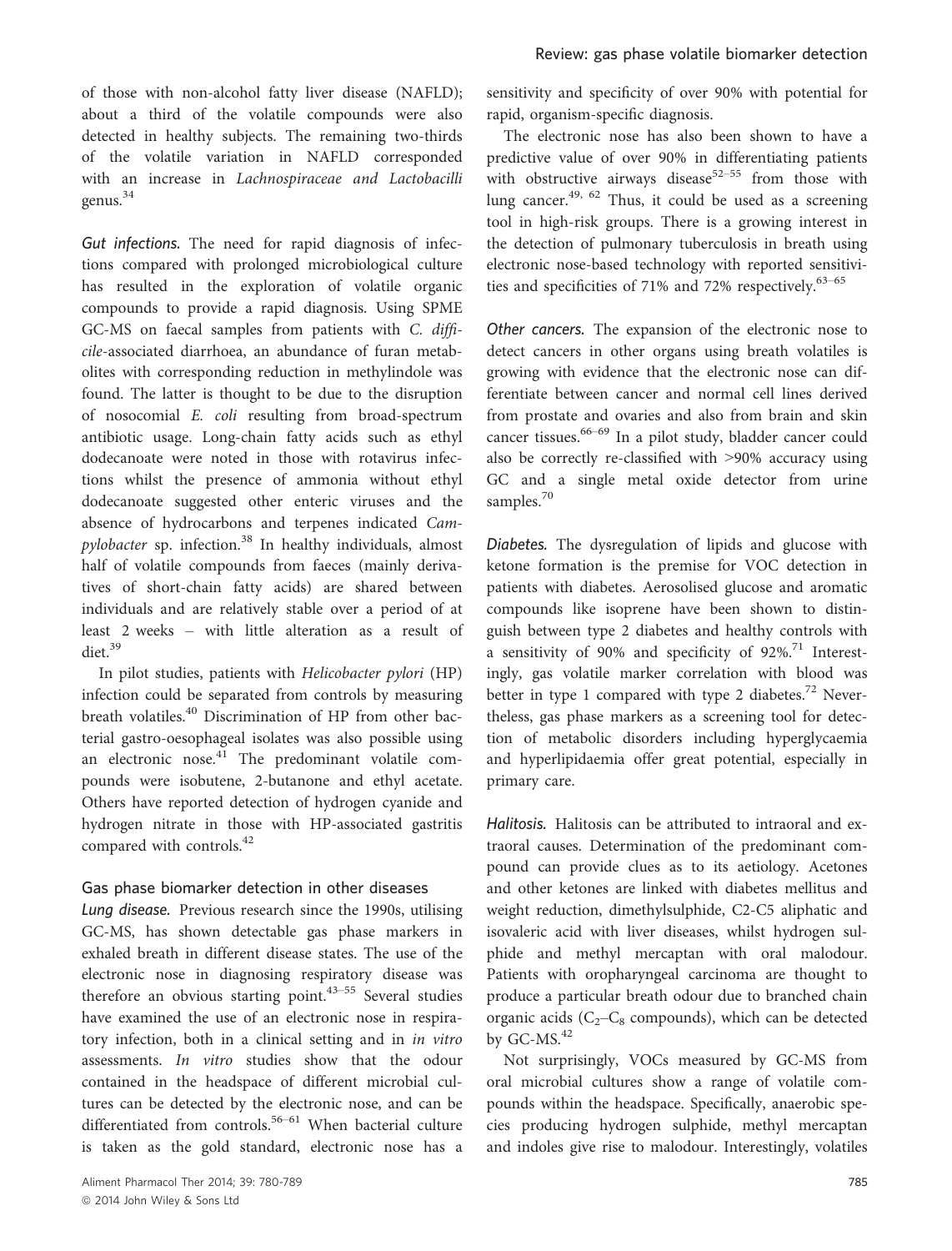## R. P. Arasaradnam et al.

produced from the tongue biofilm can vary according to the pH of the growth media it is maintained. For example, increasing the pH from 6 to 8 enables detection of Dimethyl di and trisulphide and other volatile sulphur compounds.<sup>73</sup> The latter compounds have also been previously reported in faeces.<sup>74, 75</sup> Of note is the overlap of chemicals reported in breath of patients with liver disease.

## Sniffing the future – electronic hand-helds

It is our belief that the ultimate gas phase biomarker detection will be achieved through closely mimicking the biological olfactory system. This can be achieved by combining large numbers of diverse micro-sensor arrays. The human nose has  $\sim$ 350–400 different types of functional olfactory receptors with each containing millions of neurones. Each sample will be offered to the sensors in a carefully controlled system mimicking the human nose which filters, controls the temperature and flow rate to the olfactory bulb.<sup>76–78</sup> The olfactory system also has a 'nasal chromatograph' that aids in separating chemical components before contact with olfactory receptors – coupled with advanced biological data processing of the complex spatial and temporal responses.<sup>76–80</sup> This combined approach could be the future basis of new cutting-edge instruments.

We are already seeing the first portable/hand-held medical diagnostic devices near to commercialisation for gastroenterological diseases, including tuberculosis



Figure 2 | A new generation electronic nose - WOLF system (Warwick OLFaction electronic nose; Current version WOLF 4.1). This unit houses a combination of modern nano-material sensors with specialised sample capture, data extraction and analytical software.



Figure 3 | Example of a smaller, hand-held electronic nose device version; 2.1 prototype in development for breath capture of VOCs.

(Aeonose; The Electronic Nose Company, Zutphen, Netherlands), Clostridium difficile (Odoreader; University of the West of England, Bristol, UK) and bacterial overgrowth (Gastrocheck; Bedfont Scientific, Maidstone, UK). Recent advances in the field of nanomaterials for chemical sensing such as graphene, carbon nanotubes and nanostructured materials $81-83$  will expand the field of devices available (Figures 2 and 3).

There are many efforts in developing 'nose-on-a-chip' solutions, micro-electronic devices that combine the sensor and sensing material, electronic interface and the decision-making process onto a silicon chip that could eventually be integrated into a mobile/portable device. $84-86$ An example is the latest Samsung S4 mobile phone which already has an integrated temperature and humidity sensor produced by Sensirion (AG, Wald, Switzerland) and is only 2 mm  $\times$  2 mm in size (http://www.chipworks.com/ en/technical-competitive-analysis/resources/blog/inside-thesamsung-galaxy-s4/). Such efforts demonstrate the desire to make instruments that closely mimic the biological olfactory system, which, we believe, will ultimately allow sniffing technology at point of care.

## **CONCLUSIONS**

Gas phase volatile compound biomarkers offer the potential for future diagnostics in gastroenterology/medicine. It provides a distinct advantage but equally requires specialised sensitive instrumentation to capture and analyse samples. The electronic nose stands up to the challenge as evidence mounts in favour of its support. The combined efforts of engineers, chemists and clinicians together with advancing technology will enable smaller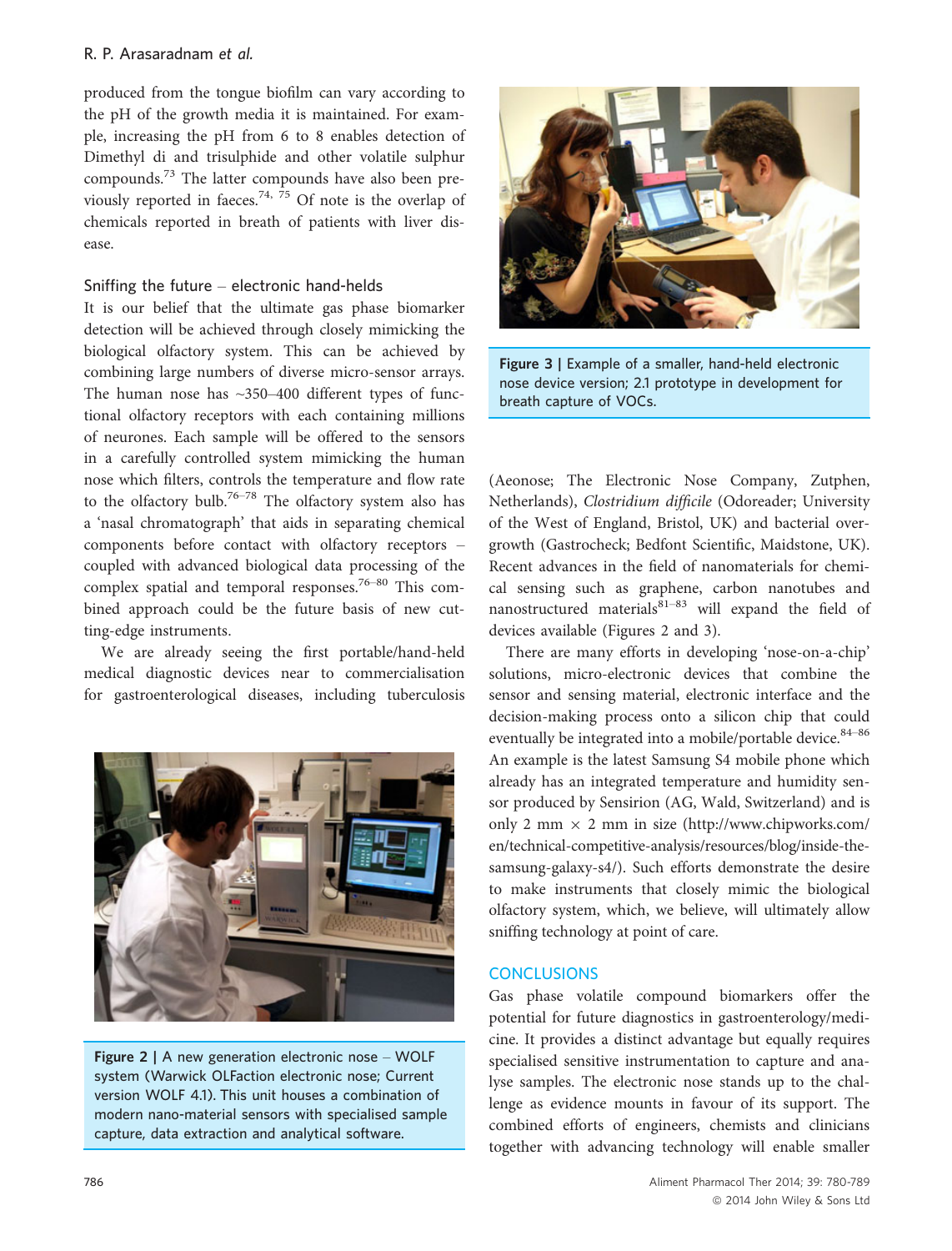hand-held VOC sensing devices that can be used in point of care, thus bringing closer the reality of non-invasive diagnostic medicine.

## AUTHORSHIP

Guarantor of the article: R. P. Arasaradnam. Author contributions: RA, JC, CH and CN contributed equally to the writing of the article. RA, JC and CN

## **REFERENCES**

- 1. Pauling L, Robinson A, Teranishi R. Quantitative analysis of urine vapour and breath by gas liquid partition chromatography. Proc Natl Acad Sci USA 1971; 68: 2374–6.
- 2. Willis CM, Church SM, Guest CM, et al. Olfactory detection of human bladder cancer by dogs: proof of principle study. BMJ 2004; 329: 712–5.
- 3. McCulloch M, Jezierski T, Broffman M, et al. Diagnostic accuracy of canine scent detection in early-and late-stage lung and breast cancers. Integr Cancer Ther 2006; 5: 30–9.
- 4. Sonoda H, Kohnoe S, Yamazato T, et al. Colorectal cancer screening with odour material by canine scent detection. Gut 2011; 60: 814–9.
- 5. Wilson AD, Baietto M. Review: advances in electronic-nose technologies developed for biomedical applications. Sensors 2011; 1: 1105–76.
- 6. Dutta R, Morgan D, Baker N, et al. Identification of Staphylococcus aureus infections in hospital environment: electronic nose based approach. Sens Act B Chem 2005; 109: 355–62.
- 7. Arshak K, Moore E, Lyons GM, et al. A review of gas sensors employed in electronic nose applications. Sens Rev 2004; 24: 181–98.
- 8. Guevremont R, Purves RW. Atmospheric pressure ion focusing in a high-field asymmetric waveform ion mobility spectrometer. Rev Sci Instrum 1999; 70: 1370.
- 9. Smith D, Spanel P. Selected Ion Flow Technology (SIFT-MS) for online gas analysis. Mass Spectrom Rev 2005; 24: 661–700.
- 10. Arasaradnam RP, Nwokolo CU, Bardhan KD, et al. Electronic nose versus canine nose: clash of the titans. Gut 2011; 60: 1768.
- 11. Arasaradnam RP, Pharaoh MW, Williams GJ, et al. Colonic fermentation–more than meets the nose. Med Hypotheses 2009; 73: 753–6.
- 12. Arasaradnam RP, Quraishi N, Kyrou I, et al. Insights into 'fermentonomics':

evaluation of volatile organic compounds (VOCs) in human disease using an electronic 'e-nose'. J Med Eng Technol 2011; 35: 87–91.

- 13. Miller M, Bassler B. Quorum sensing in bacteria. Annu Rev Microbiol 2001; 55: 165–99.
- 14. Arasaradnam RP, Ouaret N, Thomas MG, et al. Evaluation of gut bacterial populations using an electronic e-nose and field asymmetric ion mobility spectrometry: further insights into 'fermentonomics'. J Med Eng Technol 2012; 36: 333–7.
- 15. Boots AW, van Berkel JJ, Dallinga J, et al. The versatile use of exhaled volatile organic compounds in human health and disease. J Breath Res 2012; 6: 027108.
- 16. Kokoszka J, Nelson RL, Swedler WI, et al. Determination of inflammatory bowel disease activity by breath pentane analysis. Dis Colon Rectum 1993; 36: 597–601.
- 17. Sedgh S, Keshavarzian A, Klamut M, et al. Elevated breath ethane levels in active ulcerative colitis: evidence for excessive lipid peroxidation. Am J Gastroenterol 1994; 89: 2217–21.
- 18. Pelli MA, Trovarelli G, Capodicasa E, et al. Breath alkanes determination in ulcerative colitis and Crohn's disease. Dis Colon Rectum 1999; 42: 71–6.
- 19. Bodelier A, Smolinska A, Dallinga J, et al. Volatile organic compound in breath as a new test for Crohn's disease activity. United Eur Gastroenterol J 2013; 1: A1.
- 20. Dryahina K, Spanel P, Pospisilova V, et al. Quantification of pentane in exhaled breath, a potential biomarker of bowel disease, using selected ion flow mass spectrometry. Rapid Commun Mass Spectrom 2013; 27: 1983–92.
- 21. Arasaradnam RP, Ouaret N, Thomas MG, et al. A novel tool for noninvasive diagnosis and tracking of patients with inflammatory bowel disease. Inflamm Bowel Dis 2013; 19: 999–1003.

performed the final editing. RA, JC and CH performed detailed literature review. All authors approved the final version of the manuscript.

## ACKNOWLEDGEMENTS

Declaration of personal and funding interests: None.

- 22. Walton C, Fowler DP, Turner C, et al. Analysis of volatile organic compounds of bacterial origin in chronic gastrointestinal diseases. Inflamm Bowel Dis 2013; 19: 2069–78.
- 23. Covington JA, Westenbrink EW, Ouaret N, et al. Application of a novel tool for diagnosing bile acid diarrhoea. Sensors (Basel) 2013; 13: 11899–912.
- 24. Covington JA, Wedlake L, Andreyev J, et al. The detection of patients at risk of gastrointestinal toxicity during pelvic radiotherapy by electronic nose and FAIMS: a pilot study. Sensors (Basel) 2012; 12: 13002–18.
- 25. Covington J, Ryan-Fisher C, Westinbrink E, et al. Towards novel non invasive detection of colon cancer using electronic nose and FAIMS. Gut 2013; 62: A218–9.
- 26. Altamore DF, Di Lena M, Porcelli F. Exhaled volatile organic compounds detect patients with colon cancer. Br J Surg 2013; 100: 144–50.
- 27. de Meij T, Larbi I, van der Schee MP, et al. Electronic nose can discriminate colorectal carcinoma and advanced adenomas by faecal volatile markers; proof of principle study. Int J Cancer 2013; 134: 1132–8.
- 28. Buszewski B, Ulanowska A, Ligot T, et al. Identification of volatile organic compounds secreted from cancer tissues and bacterial cultures. J Chromatogr B 2008; 868: 88–94.
- 29. Kumar S, Huang J, Cushmir J, et al. Selected ion flow tube-MS analysis of headspace vapour from gastric content for the diagnosis of gastro-oesophageal cancer. Anal Chem 2012; 84: 9550–7.
- 30. Hryniuk A, Ross B. A preliminary investigation of exhaled breath from patients with coeliac disease using selected ion flow tube mass spectrometry. J Gastrointestin Liver Dis 2010; 1: 15–20.
- 31. Di Cagno R, Rizello C, Gagliardi F, et al. Different faecal microbiota and volatile organic compounds in treated and untreated children wtih coeliac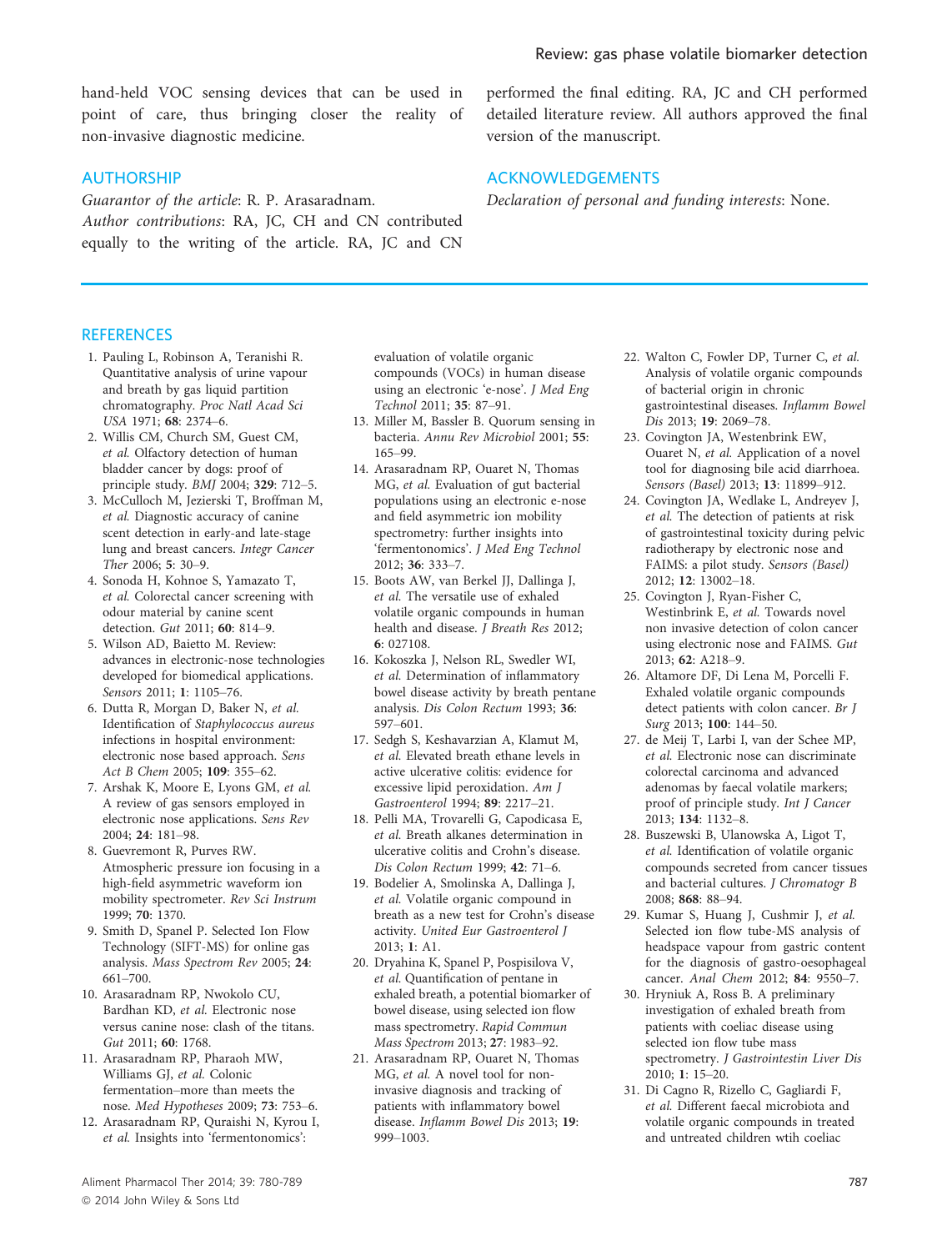disease. Appl Environ Microbiol 2009; 75: 3963–71.

- 32. Ilan Y. Review article: the assessment of liver function using breath tests. Aliment Pharmacol Ther 2007; 26: 1293–302.
- 33. Qin T, Liu H, Song Q, et al. The screening of volatile markers for hepatocellular carcinoma. Cancer Epidemiol Biomarkers Prev 2010; 19: 2247–53.
- 34. Raman M, Ahmed I, Gillevet PM, et al. Fecal microbiome and volatile organic compound metabolome in obese humans with nonalcoholic fatty liver disease. Clin Gastroenterol Hepatol 2013; 11: 868–75.
- 35. Zhang W, Gu Y, Chen Y, et al. Intestinal flora imbalance results in altered bacterial translocation and liver function in rats with experimental cirrhosis. Eur J Gastroenterol Hepatol 2010; 22: 1481–6.
- 36. Tangerman A, Meuwese-Arends M, Jansen J. Cause and composition of foetor hepaticus. The Lancet 1994; 343: 483.
- 37. Van den Velde S, Nevens F, Van Hee P, et al. GC-Ms analysis of breath odour compounds in liver patients. J Chromatogr B 2008; 875: 344–8.
- 38. Probert C, Jones P, Ratcliffe N. A novel methods for rapidly diagnosing the cause for diarrhoea. Gut 2004; 1: 58–61.
- 39. Garner C, Smith S, Costello B, et al. Volatile organic compounds from faeces and heir potential for diagnosis of gastrointestinal disease. FASEB J 2007; 21: 1675–88.
- 40. Lechner M, Karlseder A, Niederseer D, et al. H Pylori infection increases levles of exhaled nitrate. Helicobacter 2005; 10: 385–90.
- 41. Pavlou AK, Magan N, Sharp D, et al. An intelligent rapdi odour detection model in discrimination of Helicobacter pylori infection and other gastroesophageal isolates in vitro. Biosens Bioelectron 2000; 15: 333–42.
- 42. Miekisch W, Schubert JK, Noeldge-Schomburg GF. Diagnositoc potential of breath analysis – focus on volatile organic compounds. Clin Chim Acta 2004; 347: 25–39.
- 43. Corradi M, Majori M, Cacciani GC, et al. Increased exhaled nitric oxide in patients with stable chronic obstructive pulmonary disease. Thorax 1999; 54: 572–5.
- 44. Montuschi P, Corradi M, Ciabattoni G, et al. Increased 8-isoprostane, a marker of oxidative stress, in exhaled condensate of asthma patients. Am J Respir Crit Care Med 1999; 160: 216– 20.
- 45. Olopade CO, Christon JA, Zakkar M, et al. Exhaled pentane and nitric oxide

levels in patients with obstructive sleep apnea. Chest 1997; 111: 1500–4.

- 46. Olopade CO, Zakkar M, Swedler WI, et al. Exhaled pentane levels in acute asthma. Chest 1997; 111: 862–5.
- 47. Paredi P, Kharitonov SA, Barnes PJ. Elevation of exhaled ethane concentration in asthma. Am J Respir Crit Care Med 2000; 162: 1450–4.
- 48. Thaler ER, Kennedy DW, Hanson CW. Medical applications of electronic nose technology: review of current status. Am J Rhinol 2001; 15: 291–5.
- 49. Dragonieri S, Annema JT, Schot R, et al. An electronic nose in the discrimination of patients with nonsmall cell lung cancer and COPD. Lung Cancer 2009; 64: 166–70.
- 50. Lazar Z, Fens N, van der Maten J, et al. Electronic nose breathprints are independent of acute changes in airway caliber in asthma. Sensors (Basel) 2010; 10: 9127–38.
- 51. Montuschi P, Santonico M, Mondino C, et al. Diagnostic performance of an electronic nose, fractional exhaled nitric oxide, and lung function testing in asthma. Chest 2010; 137: 790–6.
- 52. Fens N, de Nijs SB, Peters S, et al. Exhaled air molecular profiling in relation to inflammatory subtype and activity in COPD. Eur Respir J 2011; 38: 1301–9.
- 53. Fens N, Roldaan AC, van der Schee MP, et al. External validation of exhaled breath profiling using an electronic nose in the discrimination of asthma with fixed airways obstruction and chronic obstructive pulmonary disease. Clin Exp Allergy 2011; 41: 1371–8.
- 54. Hattesohl AD, Jorres RA, Dressel H, et al. Discrimination between COPD patients with and without alpha 1 antitrypsin deficiency using an electronic nose. Respirology 2011; 16: 1258–64.
- 55. Bofan M, Mores N, Baron M, et al. Within-day and between-day repeatability of measurements with an electronic nose in patients with COPD. J Breath Res 2013; 7: 017103.
- 56. Lai SY, Deffenderfer OF, Hanson W, et al. Identification of upper respiratory bacterial pathogens with the electronic nose. Laryngoscope 2002; 112: 975–9.
- 57. Hockstein NG, Thaler ER, Torigian D, et al. Diagnosis of pneumonia with an electronic nose: correlation of vapor signature with chest computed tomography scan findings. Laryngoscope 2004; 114: 1701–5.
- 58. Pavlou AK, Magan N, Jones JM, et al. Detection of Mycobacterium tuberculosis (TB) in vitro and in situ using an electronic nose in combination

with a neural network system. Biosens Bioelectron 2004; 20: 538–44.

- 59. Hockstein NG, Thaler ER, Lin Y, et al. Correlation of pneumonia score with electronic nose signature: a prospective study. Ann Otol Rhinol Laryngol 2005; 114: 504–8.
- 60. Humphreys L, Orme RM, Moore P, et al. Electronic nose analysis of bronchoalveolar lavage fluid. Eur J Clin Invest 2011; 41: 52–8.
- 61. de Heer K, van der Schee MP, Zwinderman K, et al. Electronic nose technology for detection of invasive pulmonary aspergillosis in prolonged chemotherapy-induced neutropenia: a proof-of-principle study. J Clin Microbiol 2013; 51: 1490–5.
- 62. Machado RF, Laskowski D, Deffenderfer O, et al. Detection of lung cancer by sensor array analyses of exhaled breath. Am J Respir Crit Care Med 2005; 171: 1286–91.
- 63. Fend R, Kolk AH, Bessant C, et al. Prospects for clinical application of electronic-nose technology to early detection of Mycobacterium tuberculosis in culture and sputum. J Clin Microbiol 2006; 44: 2039–45.
- 64. Philips M, Basa-Dalay V, Blais J, et al. Point of care breath testing for biomarkers of active tuberculosis. Tuberculosis 2012; 92: 314–22.
- 65. Banday KM, Pasikanti K, Chan ECY, et al. Use of urine volatile organic compounds to discriminate tuberculosis patients from healthy subjects. Anal Chem 2011; 83: 5526–34.
- 66. Horvath G, Chilo J, Lindblad T. Different volatile signals emitted by human ovarian carcinoma and healthy tissue. Future Oncol 2010; 6: 1043–9.
- 67. Roine A, Tolvanen M, Sipilainen M, et al. Detection of smell print differences between nonmalignant and malignant prostate cells with an electronic nose. Future Oncol 2012; 8: 1157–65.
- 68. Kateb B, Tyan MA, Homer ML, et al. Sniffing out cancer using the JPL electronic nose: a pilot study of a novel approach to detection and differentiation of brain cancer. Neuroimage 2009; 47: T5–9.
- 69. D'Amico A, Bono R, Pennazza G, et al. Identification of melanoma with gas sensor array. Skin Res Technol 2008; 14: 226–36.
- 70. Khalid T, White P, Costello B, et al. A Pilot study combining a GC-Sensor device with a statistical model for the identificatino of bladder cancer from urine headspace. PLoS ONE 2013; 8: e696902.
- 71. Minh TDC, Blake DR, Galassetti PR. The clinical potential of exhaled breath